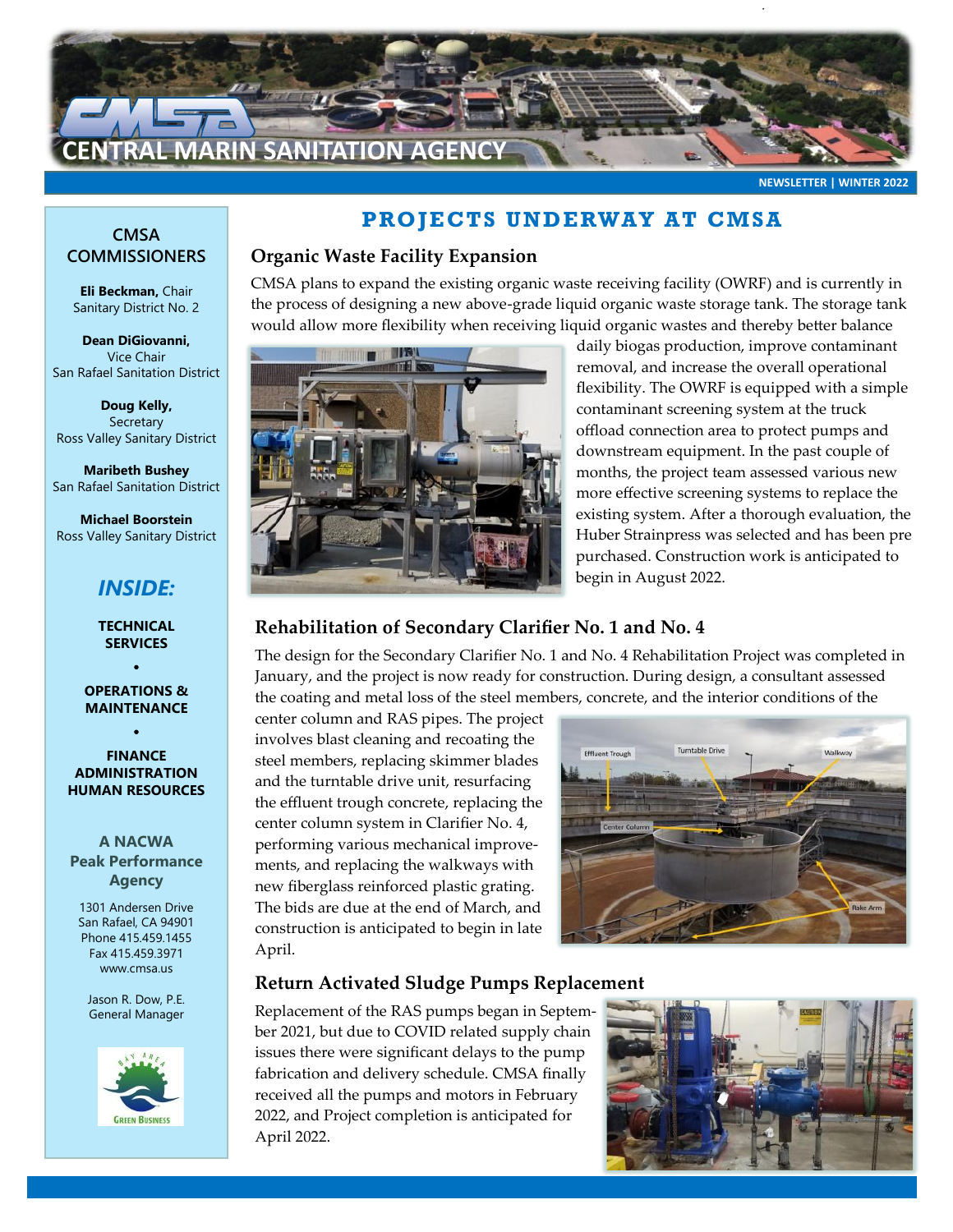# **TECHNICAL SERVICES PROJECTS**

# **Post COVID Activities**

As COVID restrictions diminish, CMSA staff are reintroducing various source control and public education activities back into our community. For



example, in-person tours at the CMSA facility over the past month have increased

substantially. We also look forward to participating in the forthcoming Marin County Fair scheduled for June 30 to July 4, 2022.

## **New Public Education Website**



Newly designed website, [www.savrbay.com](http://www.savrbay.com) was recently launched for the Wastewater Treatment Agencies of Marin County Public Education Program. It contains information on the available resources, activities, and programs that are offered to the community. Additionally, this website provides the community with a CMSA staff contact for key wastewater education questions and requests.

## **Administration Building Roof Replaced**

Construction of the Administration Building Roof Replacement Project began in May 2021. The metal panel roof, gutters and flashing were quickly removed and replaced, and the new wood

framing for the skylights were installed in September. The skylights did not arrive on site until February 2022 due to labor shortages, material availability disruptions, and shipping delays. They were installed in late-February and the project is now wrapped up.



### **New Cogeneration Engine System Installed**



After many years of diligent planning, design, and construction, our new cogeneration system is finally installed. The new state-of-the-art system is highly efficient and can generate up to 995 kilowatts of renewable power from biogas, a significant portion of which will be exported to the local grid after supplying all of the Agency's power demands. CMSA also received approval from PG&E to use the new system to power the Agency in the event of a planned or unplanned outage of the PG&E grid, significantly increasing the reliability and resilience of the power generation systems.

## **NPDES Permit Annual Reporting Completed**

In January each year, CMSA is required to self-report the facility's NPDES Permit compliance status for the previous year. During the 2021 reporting period, CMSA treated and discharged over 3.95 billion gallons of final effluent to the San Francisco Bay, with no reportable NPDES permit exceedances. Water quality matters to CMSA as evidenced by its consistent compliance standard and exceptional water quality, going well beyond any regulatory requirements.

### **New Influent Flow Meter Purchased**

The Agency receives wastewater through the 45-inch diameter San Rafael interceptor and the 54 inch diameter Ross Valley Interceptor. The influent flow data for each pipeline is currently measured with single-path ultrasonic flowmeters installed in the early 1980s. To ensure reliability of flow monitoring, a consultant evaluated several flow meter technology alternatives and recommended installing a multi-path ultrasonic transit time flowmeter system on the San Rafael Interceptor. The flow meter system by GWF was ordered in November 2021 and installation is planned for summer 2022. If after 1 year of operation the technology is reliable and performs to the satisfaction of staff, a second unit would be installed on the Ross Valley Interceptor.



### **Digester Cover Replaced After Unexpected Failure**

In July 2021, the existing membrane cover on Digester No. 1 unexpectedly ruptured. Staff quickly and safely took the digester offline and fast-tracked the cover replacement. The digester was emptied and cleaned while a new cover was being manufactured and subsequently installed by the original cover manufacturer. In early 2022, the new cover was fully installed, and the digester was in service. We are now making plans to fast-track the replacement of the Digester No. 2 cover this coming summer.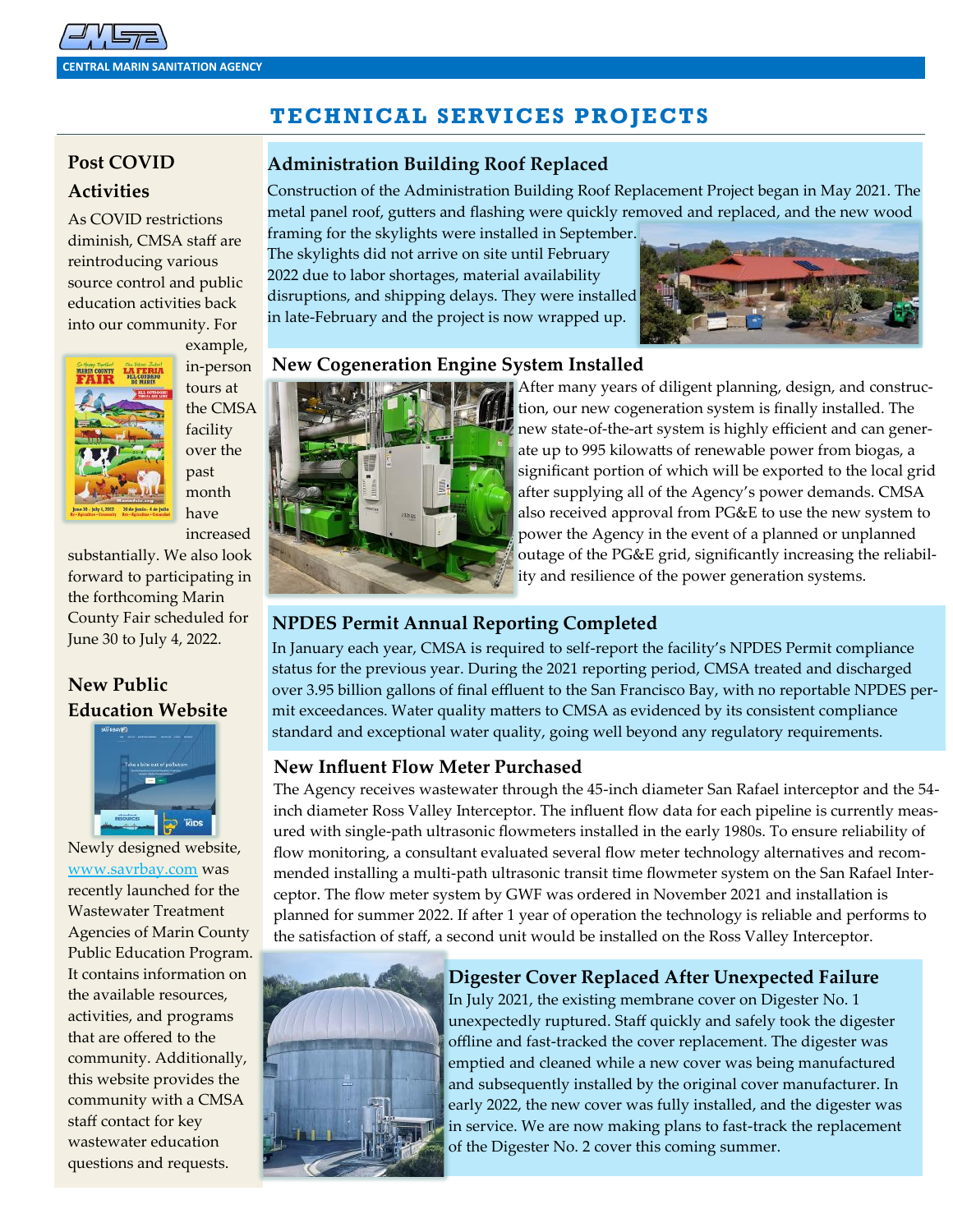## **OPERATIONS AND MAINTENANCE DEPARTMENT ACTIVITIES**

#### **Electrical Switchgear Resiliency**

In order to meet the needs of the new cogeneration system installation project and to bolster CMSA's emergency electrical

the transfer switch, installed a transformer for lighting and battery power supply system, a manual transfer switch for a one-megawatt portable generator was recently installed. This was required to safely complete wiring connections between the new Jenbacher system and CMSA's two existing generator systems inside the facility's main electrical switchgear. CMSA staff rented a one-megawatt generator, completed the connections between the portable trailer and charging, and tested the functionality of the system. An SOP was created to ensure staff could safely start and operate this system in the event of a utility power failure. There were two utility power failures during the rental period, and the system worked flawlessly ensuring reliable power for Agency operations.



#### **Nitrogen Purge of Digester No. 1**

The purpose of completing a nitrogen purge is to remove combustible gases in a space to prevent the creation of a potentially unstable and combustible environment. Nitrogen gas is suitable for this purpose because it lacks oxygen and possesses relatively low reactivity. CMSA staff completed a nitrogen purge once methane production ceased in the digester, which was a key step during the removal of Digester No. 1 from service. The liquid nitrogen and evaporator system were rented from a local industrial gas supplier. Once onsite, the system was



connected to a gas sampling line for Digester No. 1 and then turned on. Approximately 27,000 cubic feet of nitrogen gas was introduced into the digester to displace methane from the digester and its piping, and then into a waste gas burner. The methane content inside the digester was tested daily until it was no longer detected.

## **Underground Vault Rehabilitation**

The Effluent Pump Station's discharge forcemain connects to the land outfall adjacent to the end of the chlorine contact tanks. This forcemain is routed through a 66" isolation valve that is located in an underground vault covered with removable steel plates. Since the vault's construction in 2010, the valve, piping, and ancillary equipment in the vault have experienced heavy corrosion caused by damp conditions. Additionally, corrosion was further exasperated by the solid



steel lid preventing adequate air circulation. A project to address the corrosion issues was recently completed and included



removing and replacing carbon steel nuts and bolts with stainless replacements, completing corrosion repairs and recoating vault equipment, and replacing the steel cover with a fiberglass grating system.

## **Reclaimed Water Surge Tank**

CMSA utilizes two water surge tanks to supply a steady 45-60psi water supply to Agency equipment and facilities, and to prevent damage to equipment and supply piping. Surge tanks use air cushioning and an internal butyl bladder to effectively control water hammer shock and surges. During a recent monthly preventative maintenance procedure, a technician discovered a greater than normal loss in air pressure inside this vessel. A hole was discovered within the water bladder causing the loss in water pressure capabilities. Staff isolated the malfunctioning tank, replaced the internal bladder through the discharge opening in the tank, tested the equipment at the proper pressure settings, and returned the tank to normal service.



**Recycled water tank**

**Forcemain corrosion**